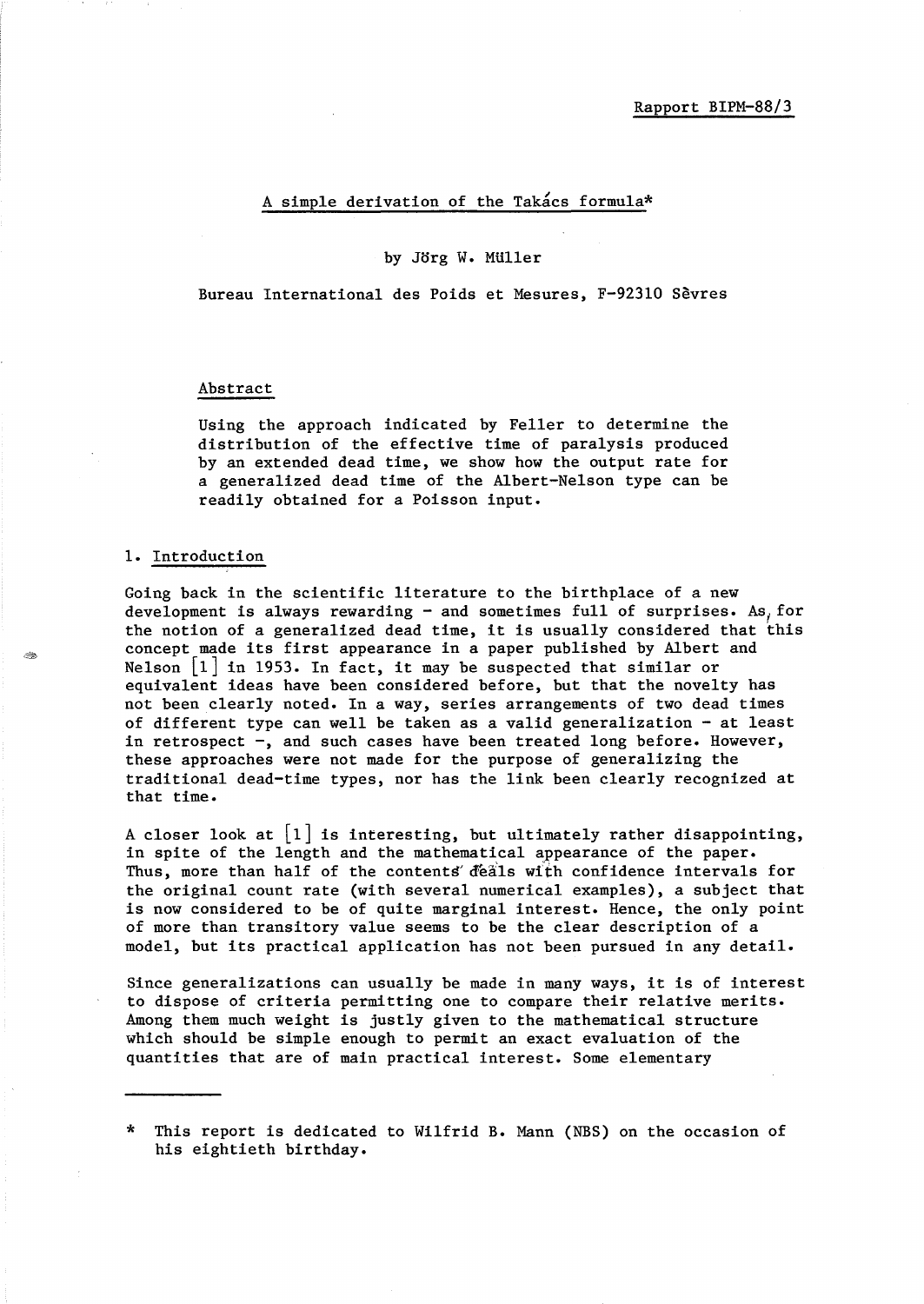considerations would show that in our case this requirement leaves the Albert-Nelson model as the only serious competitor in the field. However, it seems that the authors were essentially led to their proposal by intuition.

Real progress with this model was only achieved some years later by Takacs who, in a series of sophisticated papers (often in Hungarian, which hardly helps matters) further developed the theory of a generalized "counter" (Fig. 1). He was, in particular, the first to obtain the Laplace transform for the interval density of the pulses after a generalized dead time. From this result the average time interval, i.e. the reciprocal of the output rate R, can be readily obtained. Unfortunately, Takacs' papers are written in a way that puts high mathematical demands on the reader. In view of the basic role that the formula for the generalized output rate

$$
R = \frac{\theta \rho}{e^{\theta \rho \tau} + \theta - 1}
$$
 (1)

has played in recent years (and is likely to continue to play), we thought that many potential users might be pleased to have available a simple derivation of  $(1)$ . This seems to be possible indeed, namely by having recourse to an idea described a long time ago by Feller  $\lfloor 2 \rfloor$  in the context of an extended dead time. As we shall see below, this approach can be readily generalized.



Fig. 1 - Notation for the count rates used in connection with a generalized dead time.

The traditional way to explain the effect of an extended dead time on a pulse train uses the fact that in this case each input event is followed by a dead time  $\tau$ . Since all pulses arriving during a dead time are lost, this is equivalent to saying that for the input process, described by the interval density  $f(t)$ , all events which have a distance of less than  $\tau$ from their predecessor are eliminated. Hence, this concerns the fraction

$$
\Pi = \int_{0}^{\tau} f(t) dt . \qquad (2)
$$

If the input is Poissonian, with count rate  $\rho$  and interval density

$$
f(t) = \rho e^{-\rho t} , \quad \text{for } t > 0 , \qquad (3)
$$

then

$$
\Pi = \rho \int_{0}^{\tau} e^{-\rho t} dt = 1 - e^{-\rho \tau}.
$$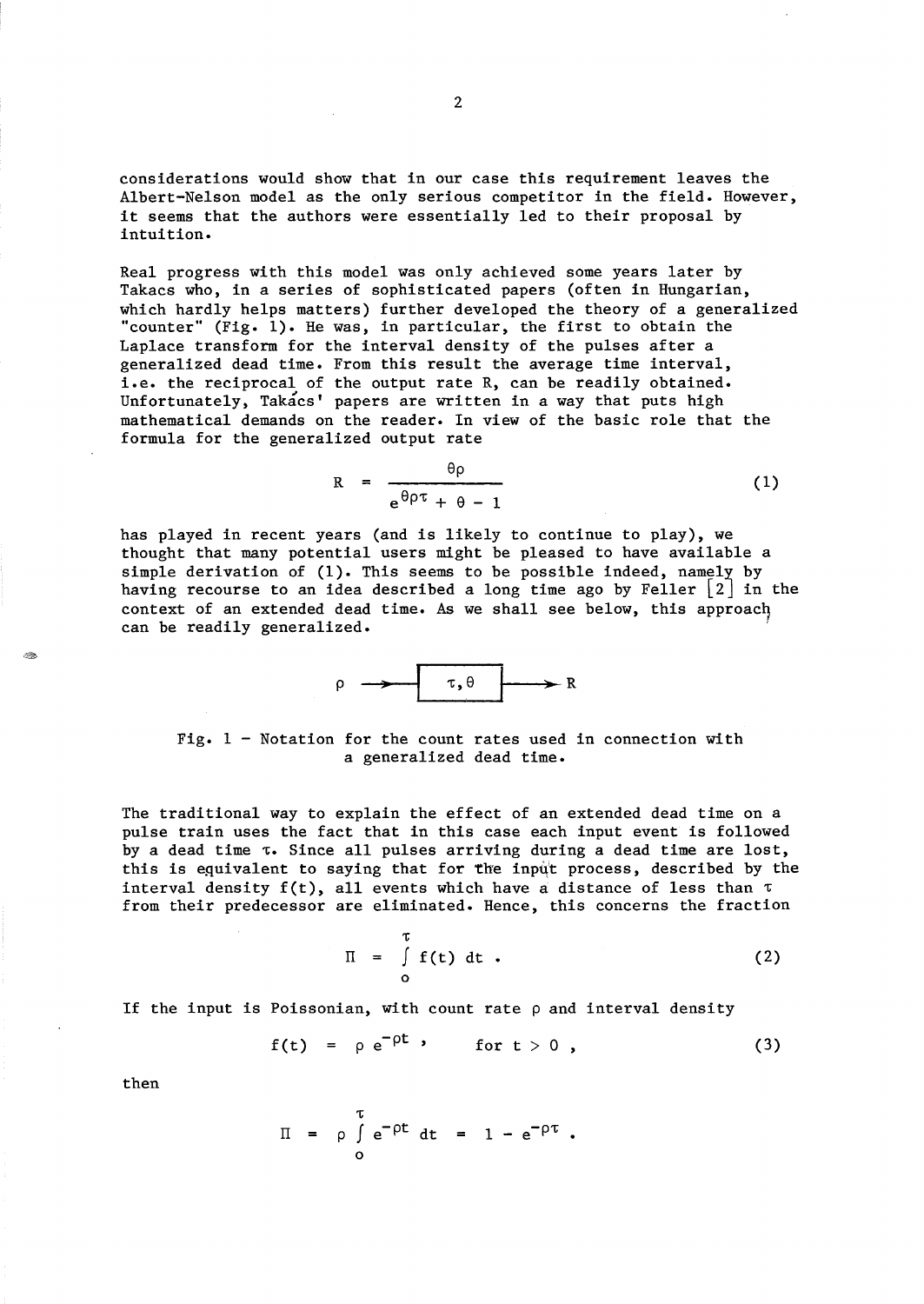The count rate of the "surviving" pulses at the output is therefore

$$
R = \rho(1 - \Pi) = \rho e^{-\rho \tau} \qquad (4)
$$

which is the well-known expression valid for a Poisson input count rate  $\rho$ and an extended dead time  $\tau$ . As (2) is quite general, output rates can also be determined for more complicated input processes, provided f(t) is known.

We may note that in contrast to the above situation, where the dead times, and as a consequence the losses, can be associated with the input events, the case of a non-extended dead time calls for a treatment where only the output pulses are followed by a dead time which can produce losses. This is an essential difference which seems difficult to bridge in the case of a generalized dead time. It is the merit of W. Feller to have shown a way out of this problem, although this was not at all the purpose of his approach. For an extended dead time, as is well known, the period of actual paralysis is not constant, but has a certain random distribution that Feller found worth while to determine.

# 2. The Feller mechanism

Let us briefly describe in which way Feller  $\lceil 2 \rceil$  has evaluated the effective time of paralysis. Once an event has been registered and has initiated a dead time  $\tau$ , an extension can be produced by a subsequent pulse, provided it arrives within  $\tau$ , and this process may be repeated. For a Poisson input, the conditional probability density for an extension by T due to the next event is given by (Fig. 2)

$$
h(T) = \frac{1}{q} \rho e^{-\rho T} , \quad \text{for} \quad 0 > T > \tau , \qquad (5)
$$

where

$$
q = \int_{0}^{\tau} f(T) dT = 1 - e^{-\rho \tau}
$$

is the probability for a first extension to take place. However, since additional extensions may occur subsequently, their total length is given by the random sum

$$
T = T_1 + T_2 + \dots + T_n,
$$
 (6)

where n is the last extension. All contributions are independent and follow  $(5)$ .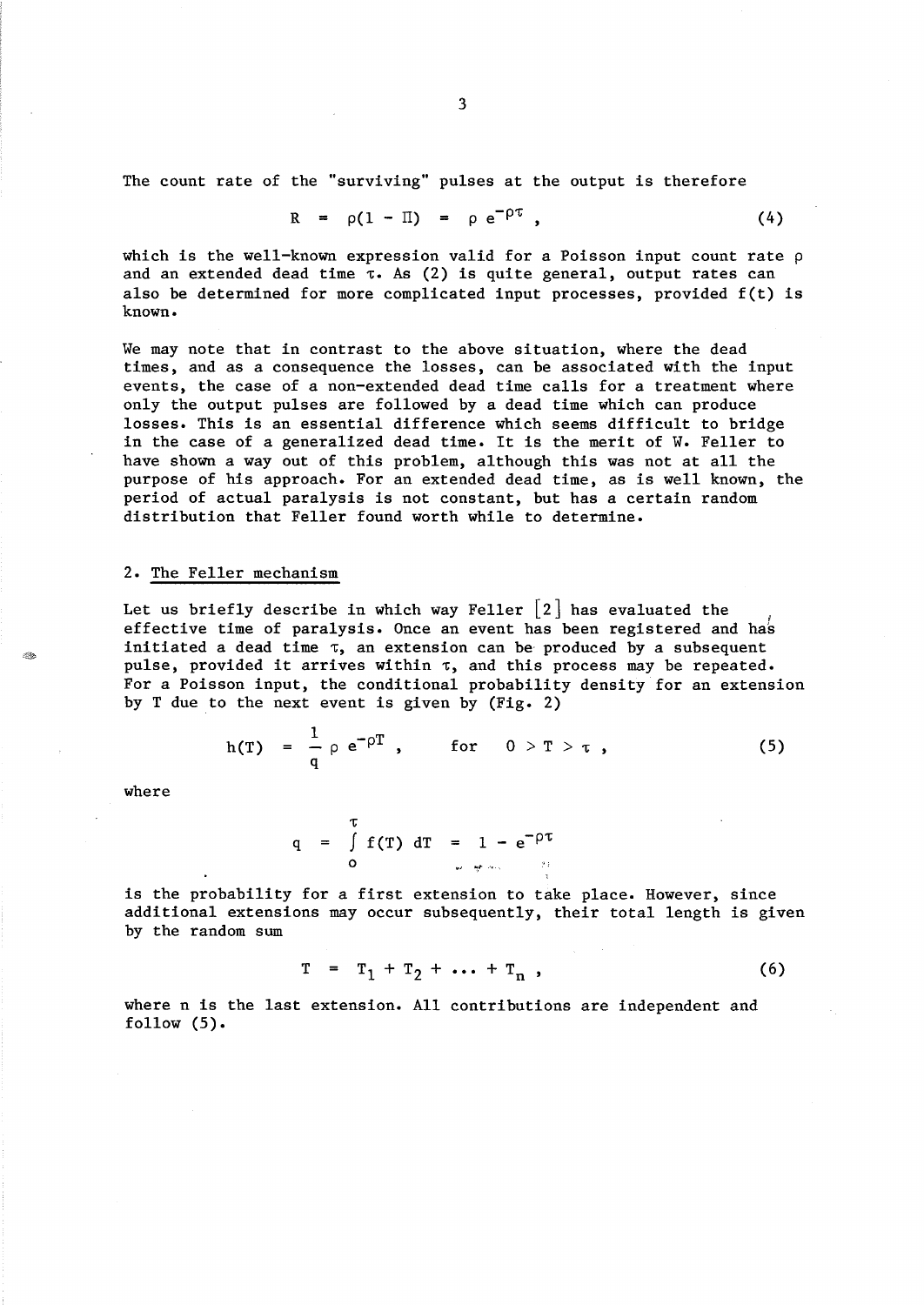

4



It is practical to use Laplace transforms from now on. We readily find that

$$
\widetilde{h}(s) = \mathcal{L}\left\{h(T)\right\} = \int_{0}^{\infty} e^{-ST} h(T) dt
$$

$$
= \frac{\rho}{q} \int_{0}^{\tau} e^{-(s+\rho)T} dT = \frac{1}{q} \frac{\rho}{s+\rho} \left[1 - e^{-(s+\rho)\tau}\right]. \qquad (7)
$$

The density  $h_n(T)$  for the arrival of event number n has the transform

$$
\mathcal{K} \{h_n(T)\} = \widetilde{h}_n(s) = [\widetilde{h}(s)]^n . \qquad (7')
$$

We now use the fact that the probability for n to be the last pulse arriving within the dead time of its predecessor is given by the geometric law

$$
P_n = q^n (1-q)
$$
, for  $n = 0, 1, 2, ...$ 

where the case  $n = 0$  corresponds to no extension.

The unconditional density for the arrival time T of the last event capable of extending the dead time is thus

$$
H(T) = P_0 h_0(T) + P_1 h_1(T) + P_2 h_2(T) + \cdots,
$$

with the transform

É.

$$
\widetilde{H}(s) = \sum_{n=0}^{\infty} P_n \widetilde{h}_n(s) = p \sum_{n=0}^{\infty} q^n \widetilde{[h}(s)]^n .
$$
 (8)

where we have put  $p = 1-q = e^{-\rho \tau}$ . One can see that  $h_0(T)$  corresponds to the delta function  $\delta(T)$  since, according to  $(7')$ , its transform  $h_0(s)$  is unity.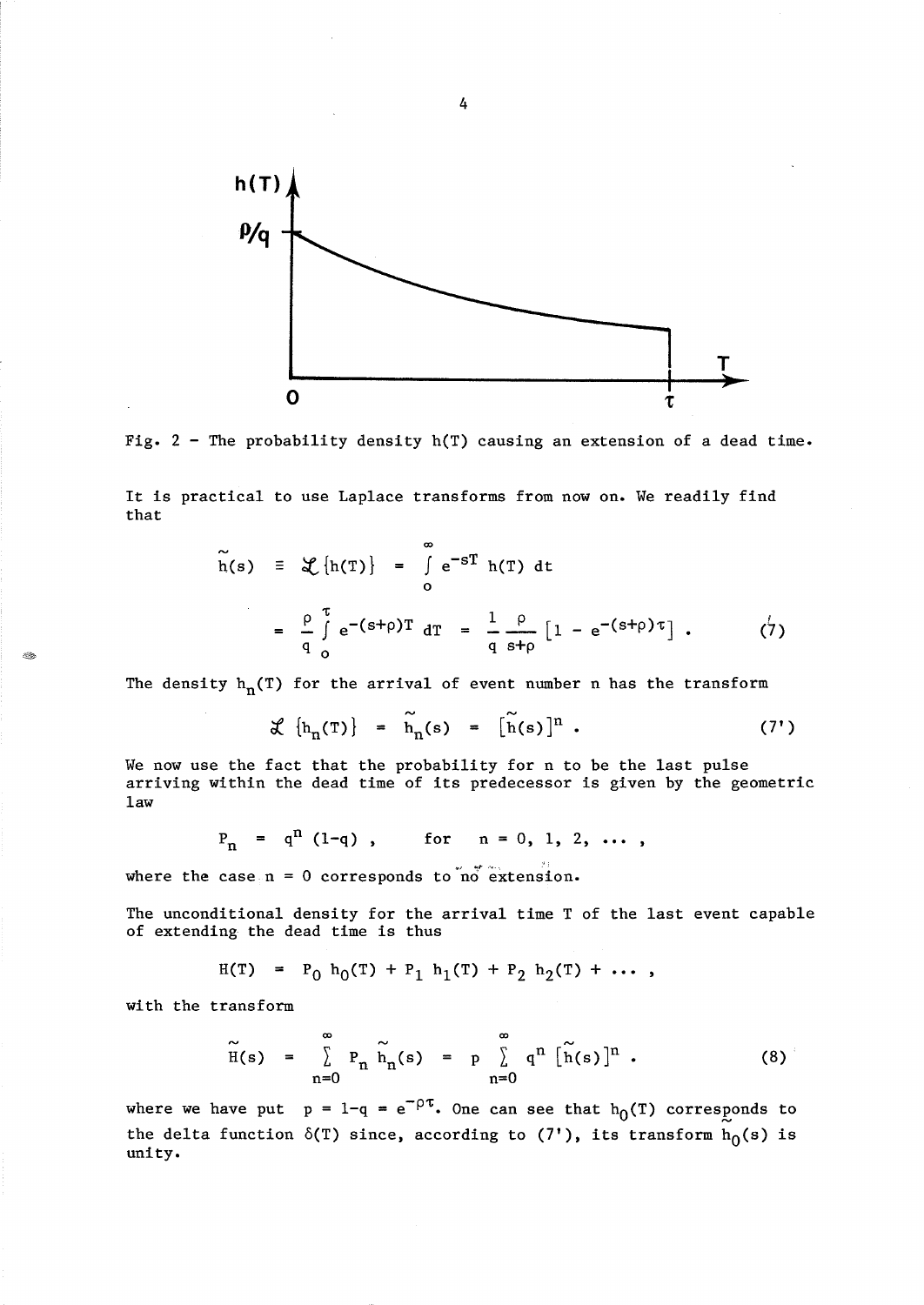Substitution of (7) leads to

$$
\widetilde{H}(s) = p \sum_{n=0}^{\infty} \frac{\left\{\frac{\rho[1 - e^{-(s+\rho)\tau}]}{s + \rho}\right\}^{n}}{1 - \frac{\rho}{s+\rho} [1 - e^{-(s+\rho)\tau}]}
$$
\n
$$
= \frac{(s+\rho) e^{-\rho\tau}}{s + \rho e^{-(s+\rho)\tau}}, \qquad (9)
$$

which is identical with Feller's result (eq. 42 of  $[2]$ ). It is possible to determine the exact probability density  $\begin{bmatrix} 3 \end{bmatrix}$  corresponding to (9), but this result is not needed here. The only quantity relevant for what follows is the mean value of the extension T defined in (6), and this can be obtained directly from its transformed density (9). Indeed, for any density  $f(x)$ , with transform f(s), the ordinary moments

$$
E\left\{x^{\mathbf{r}}\right\} = m_{\mathbf{r}}(x)
$$

are obtained by forming the derivative

$$
m_r(x) = (-1)^r \frac{d\widetilde{f}(s)}{ds^r} \Bigg|_{s=0}.
$$

In our case, we thus have

$$
\overline{T} = -\frac{d\widetilde{H}(s)}{ds} \Big|_{s=0} = -\widetilde{H}'(0)
$$
 (10)

Y

and some elementary manipulations with (9) lead to the relation

$$
\widetilde{H}^{t}(0) = \frac{1}{\rho} (1 + \rho \tau - e^{\rho \tau})
$$
 (11)

Remembering that the last arrival time T is followed by a dead time of length  $\tau$ , the average total time of paralysis following a pulse at the output of an extended dead time is found to be

$$
\tau_{eff} = \tau - \tilde{H}'(0) = \frac{1}{\rho} (e^{\rho \tau} - 1) . \qquad (12)
$$

The last step, namely the link with the output rate, is now obvious.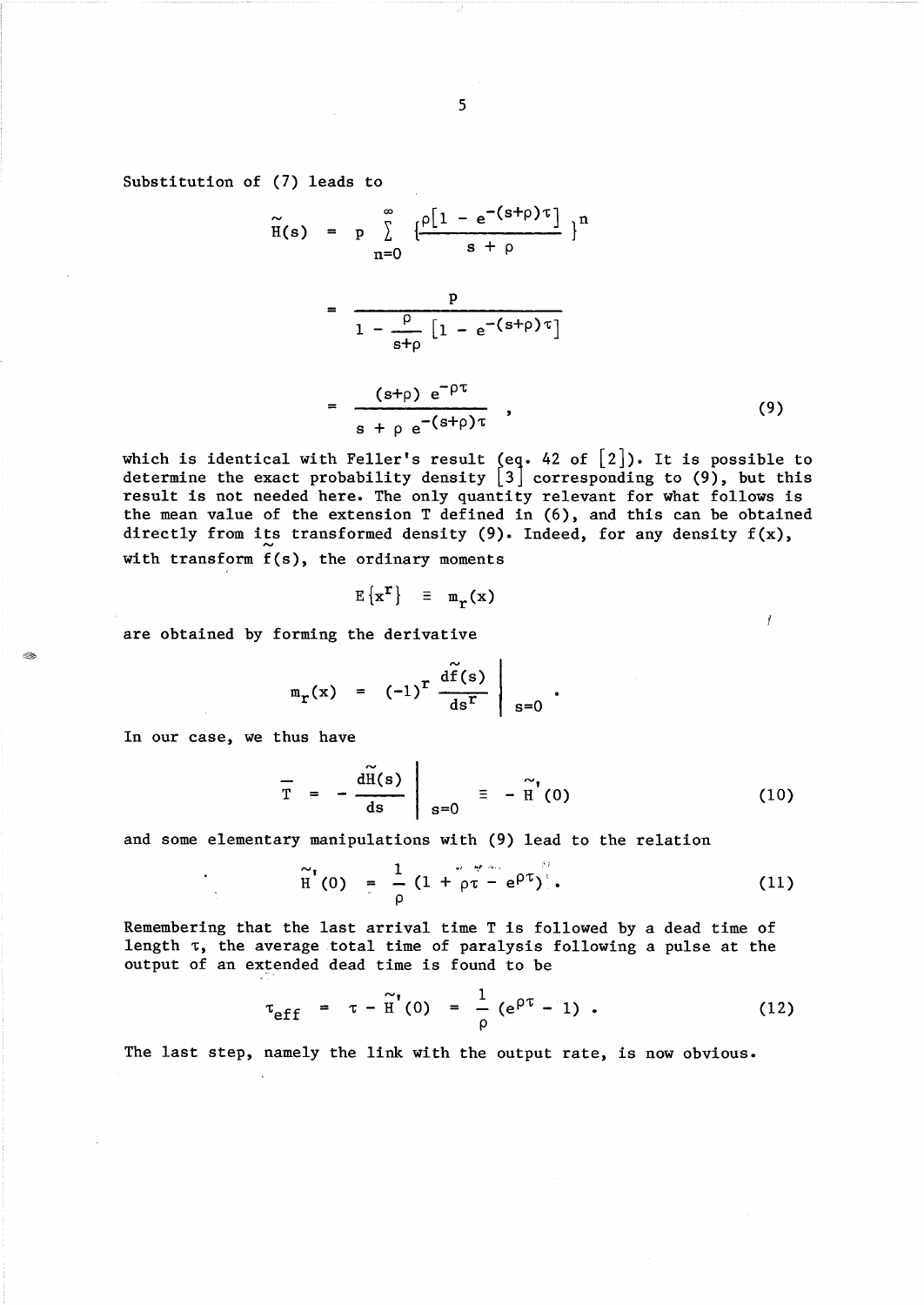As the effective length of dead time (12) is associated with an output pulse, the count-rate balance between input  $(\rho)$  and output  $(R)$  events is given by

$$
R = \rho - R \rho \tau_{eff} \tag{13}
$$

since  $\rho$  is the density of original pulses falling in the (extended) dead time and which are therefore lost. Hence, by substitution of (12) we readily obtain the expected relation

$$
R = \frac{\rho}{1 + \rho \tau_{eff}} = \rho e^{-\rho \tau} , \qquad (14)
$$

which is well known to hold for an extended dead time. We may conclude from the above reasoning that it is always possible to associate the loss-producing dead times with the (surviving) output pulses, where the price we have to pay for this generalization consists in replacing the nominal value  $\tau$  by an effective one which will, in general, be longer and become a function of the input rate. This particular point has been considered in more detail in  $\vert 5 \vert$ .

## 3. Application to a generalized dead time

The application of Feller's mechanism to a dead time of the Albert-Neison type is now very simple. It is sufficient to remember that for a generalized dead time only a fraction  $\theta$  of all the incoming events is capable of triggering an extension of the dead time. Since pulses chosen at random (with probability  $\theta$ ) from a Poisson process are still Poisson distributed, but with mean value  $\theta \rho$ , the contents of section 2 are fully applicable if we simply replace  $\rho$  by  $\theta\rho$ , and this leads to

$$
\theta^{\tau} \mathbf{eff} = \frac{1}{\theta \rho} (e^{\theta \rho \tau} - 1) . \qquad (15)
$$

For the count-rate balance we only have to keep in mind that the pulses suppressed by the dead times are those of the input process, thus with count rate  $\rho$ . Therefore we still have  $\sim$ .

$$
R = \rho - R \theta \tau_{eff} \rho ,
$$

from which it follows that

$$
R = \frac{\rho}{1 + \rho \frac{1}{\theta \rho} (e^{\theta \rho \tau} - 1)} = \frac{\theta \rho}{e^{\theta \rho \tau} + \theta - 1},
$$

which is indeed the correct expression (1) for the output rate of a generalized dead time.

It is easy to verify that this formula for R includes as limiting cases (i.e. for  $\theta = 0$  or 1) the traditional types of dead time.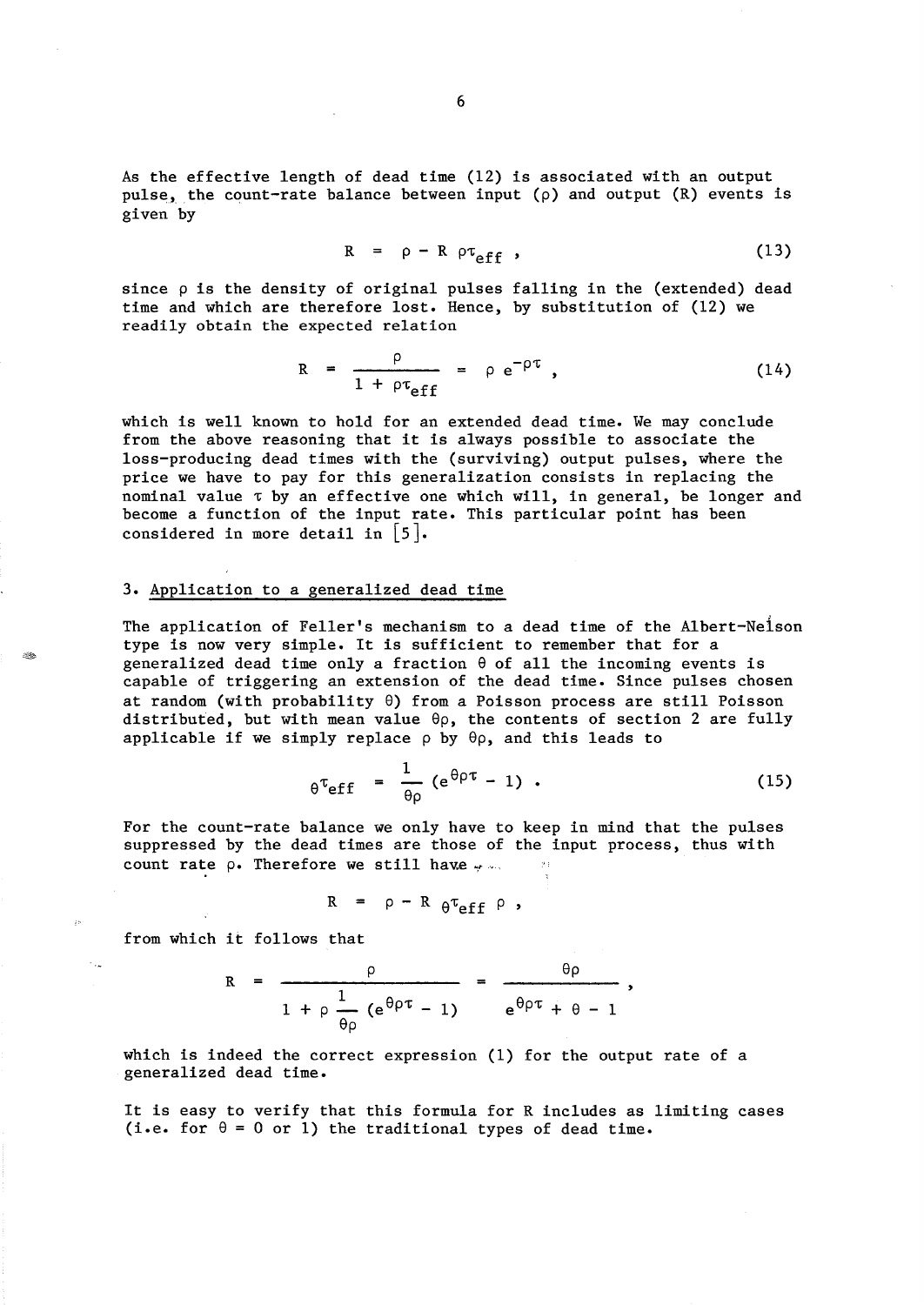In retrospect, one may even be somewhat surprised to see that Albert and Nelson have not themselves made use of the Feller mechanism (with its simple outcome) in order to render their model quantitative and thus really useful. Since Feller's paper is listed among their references, they must have been familiar with its contents, but apparently the close link escaped them all the same.

## 4. Concluding remarks

We may first note that the simple derivation of (1), which we call the Takacs formula, is closely linked to the definition chosen for a generalized dead time. It can therefore also be considered as an a posteriori justification for the choice made by Albert and Nelson.

Of more relevance is the fact that the Feller mechanism lends itself to other important applications, after suitable modifications, as we hope to illustrate soon for some series arrangements of two dead times.

\* \* \*

The author takes pleasure in dedicating this report to Dr. W.B. Mann. Wilfrid's services rendered to the field of radioactivity are too well known to need commenting upon. At BIPM we gratefully remember him as a prominent, although at times difficult, member of Section 11; at its meetings lengthy discussions have often been enlivened by his good jokes. May his collaborators, and his wife Miriam in the first place, go on spoiling him for many years to come.

### APPENDIX

AB.

### Transform of the interval distribution for a generalized dead time

In view of the important role played by the Laplace transform of the modified interval density F(t) in most recent studies on generalized dead times, it seems worth while to derive this expression from scratch (Fig. A1). This is all the more tempting as, with the expression (9) for the dead-time extension available, by far the most difficult part in the complete derivation has already been done.



Fig. A1 - The probability interval densities used in conjunction with a generalized dead time.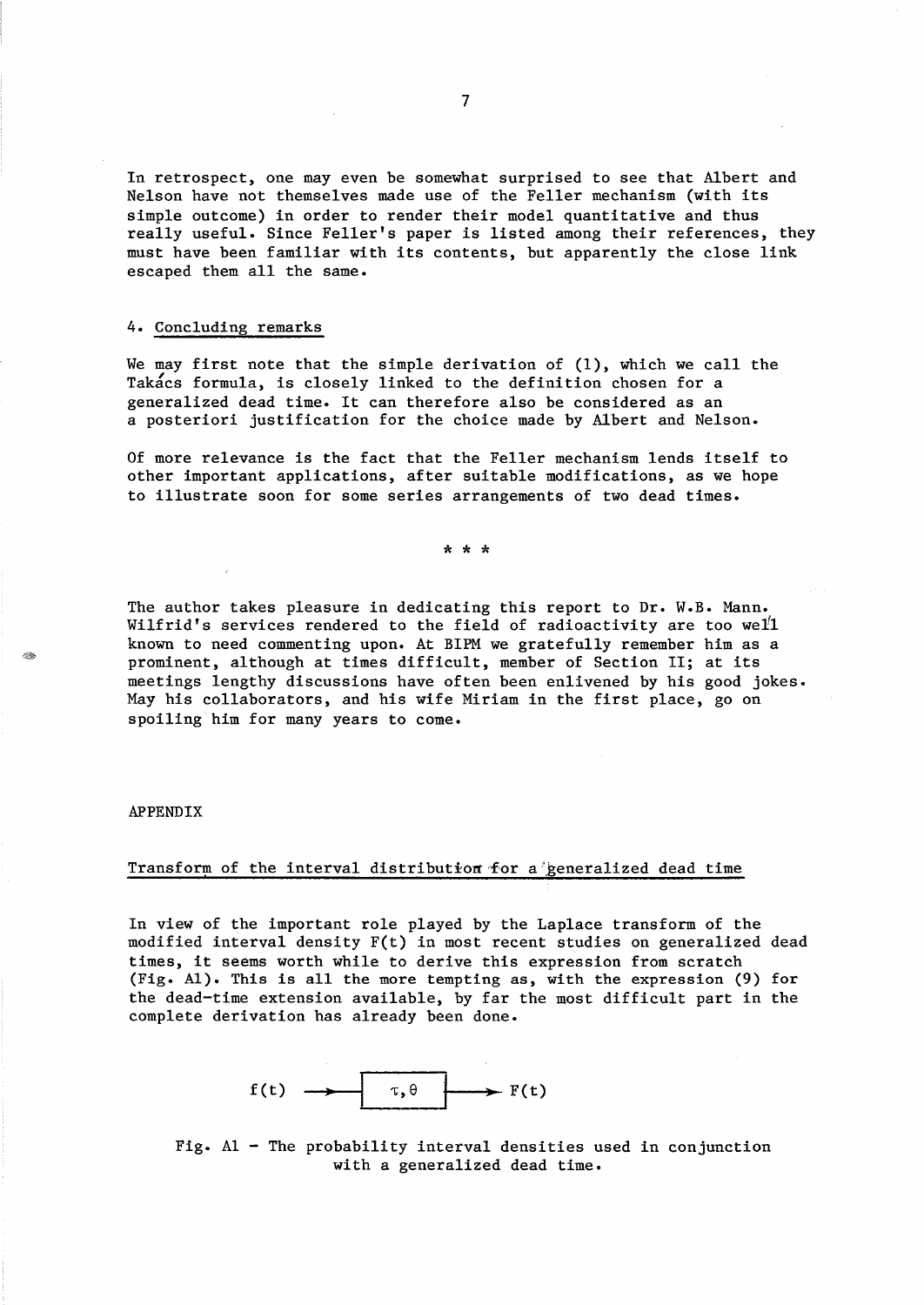The time interval t between two consecutive output pulses can be readily subdivided into three additive contributions (Fig. A2)

 $t = t_1 + t_2 + t_3$ , (Al)

where

- $t_1$  is the extension T of the nominal dead time, which we have studied in the main part of this report by means of the Feller mechanism,
- $t_2$  is the constant dead time  $\tau$  which follows the last event detected within the dead time initiated by the registered pulse and
- $t<sub>3</sub>$  is the waiting time, after the end of the paralysis, for the arrival of the next event, which will be registered.



*t*  Fig. A2 - Schematic decomposition of the time interval t between two registered pulses into the three components described in the text.

Since the three contributions are independent of each other, the probability density F(t) of their sum, which is the observed interval t, is given by the convolutions

$$
F(t) = \theta H(t) \star \delta(t-\tau) \star f(t) , \qquad (A2)
$$

where  $\beta$ H(t) is identical with H(t), but with p replaced by  $\theta$ p, for the reason explained before in the context of (15). The Laplace transform of the interval density looked for can therefore be written as

$$
\widetilde{F}(s) = \widetilde{\theta^{H}}(s) e^{-S\tau} \widetilde{f}(s).
$$

Since for a Poisson input we have  $f(s) = \rho/(\rho+s)$  and as H(s) is known from (9), this leads directly to the final formula

$$
\widetilde{F}(s) = \frac{(s + \theta \rho) e^{-\theta \rho \tau}}{s + \theta \rho e^{-(s + \theta \rho) \tau}} e^{-\rho \tau} \frac{\rho}{\rho + s}
$$
\n
$$
= \left(\frac{\theta \rho + s}{\rho + s}\right) \left[\frac{\rho e^{-(\theta \rho + s) \tau}}{s + \theta \rho e^{-(\theta \rho + s) \tau}}\right].
$$
\n(A3)